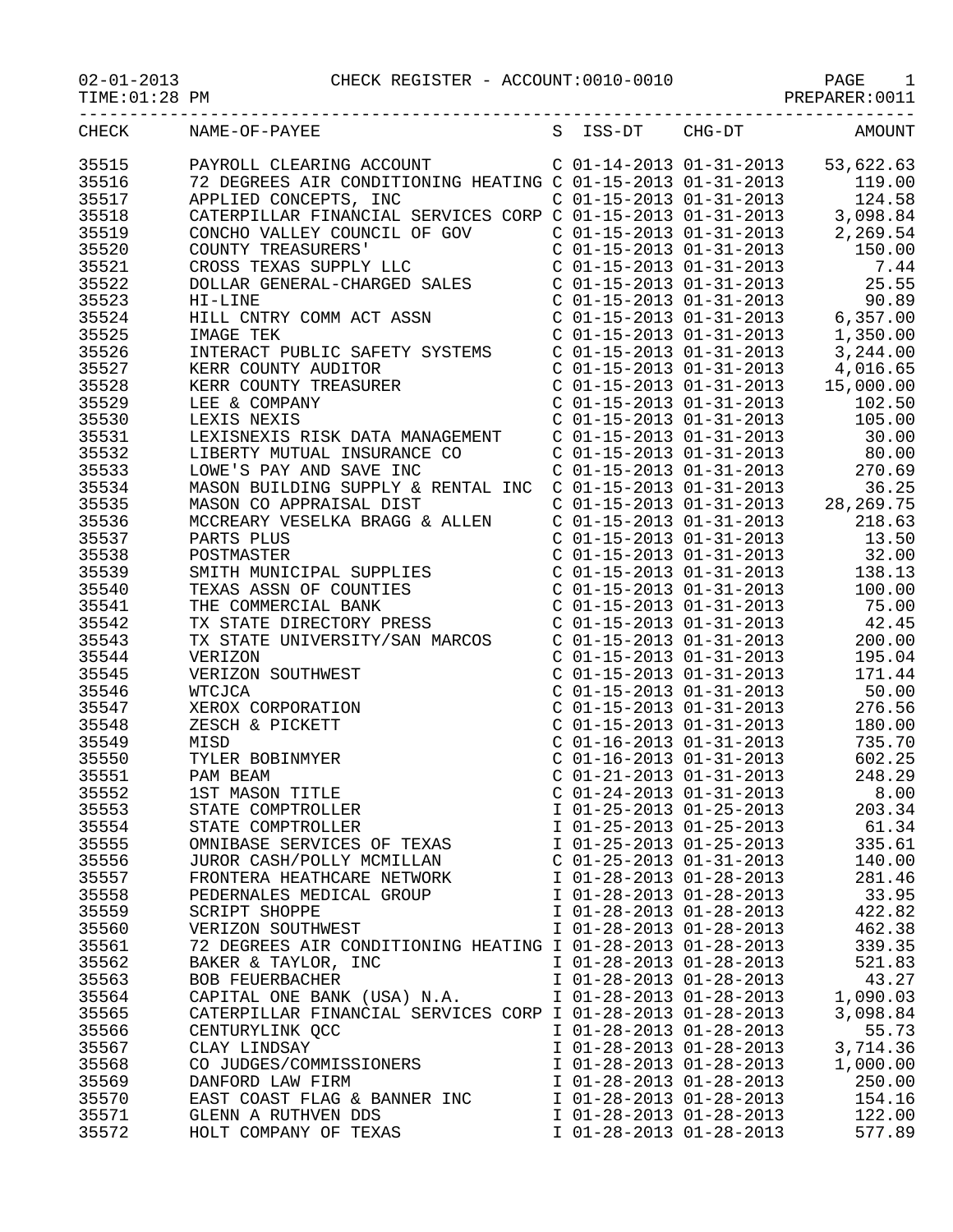PAGE CHECK REGISTER - ACCOUNT:0010-0010 PAGE 2<br>PREPARER:0011

| $02 - 01 - 2013$ |  |
|------------------|--|
| TIME: 01:28 PM   |  |

| PREPARER:001 |  |  |  |
|--------------|--|--|--|
|--------------|--|--|--|

| CHECK | NAME-OF-PAYEE                      | S ISS-DT CHG-DT                    | AMOUNT     |
|-------|------------------------------------|------------------------------------|------------|
| 35573 | JERI A ARSENALUT                   | $C$ 01-28-2013 01-31-2013 170.00   |            |
| 35574 | KATRINA (KORKUS) MORRIS            | I 01-28-2013 01-28-2013            | 35.00      |
| 35575 | LUCIO MORA                         | $C$ 01-28-2013 01-31-2013          | 1,174.08   |
| 35576 | MACK SKINNER                       | $C$ 01-28-2013 01-31-2013          | 11.25      |
| 35577 | MASON BUILDING SUPPLY & RENTAL INC | I 01-28-2013 01-28-2013            | 10.97      |
| 35578 | <b>MASON COUNTY</b>                | C 01-28-2013 01-31-2013            | 5, 193. 23 |
| 35579 | MENARD COUNTY                      | I 01-28-2013 01-28-2013            | 14,552.78  |
| 35580 | MICHELLE CHAPMAN                   | I 01-28-2013 01-28-2013            | 400.00     |
| 35581 | NANCY SCHOLIBO                     | I 01-28-2013 01-28-2013            | 64.92      |
| 35582 | PREMIER METALWERKS                 | $I$ 01-28-2013 01-28-2013          | 136,927.00 |
| 35583 | QUILL CORPORATION                  | I 01-28-2013 01-28-2013            | 406.56     |
| 35584 | SHELL FLEET PLUS                   | I 01-28-2013 01-28-2013            | 355.58     |
| 35585 | SMITH MUNICIPAL SUPPLIES           | I 01-28-2013 01-28-2013            | 217.43     |
| 35586 | STATE COMPTROLLER                  | $C$ 01-28-2013 01-31-2013          | 31,718.69  |
| 35587 | THE LIBRARY STORE, INC.            | I 01-28-2013 01-28-2013            | 188.49     |
| 35588 | TINA C YOUNG                       | I 01-28-2013 01-28-2013            | 120.00     |
| 35589 | WARREN CAT                         | I 01-28-2013 01-28-2013            | 1,858.20   |
| 35590 | WEST CENTRAL WIRELESS              | $C$ 01-28-2013 01-31-2013          | 95.00      |
| 35591 | ZESCH & PICKETT                    | I 01-28-2013 01-28-2013            | 500.00     |
| 35592 | SOM FRNKA DBA                      | $C$ 01-28-2013 01-31-2013          | 2,768.96   |
| 35593 | <b>JANA RITTER</b>                 | I 01-30-2013 01-30-2013            | 106.00     |
| 35594 | PAYROLL CLEARING ACCOUNT           | $C$ 01-30-2013 01-31-2013          | 87,848.23  |
| 35595 | TX ASSOC OF COUNTIES               | $I$ 01-30-2013 01-30-2013 8,951.00 |            |
| 35596 | TX ASSOCIATION OF COUNTIES HEBP    | I 01-30-2013 01-30-2013            | 796.17     |